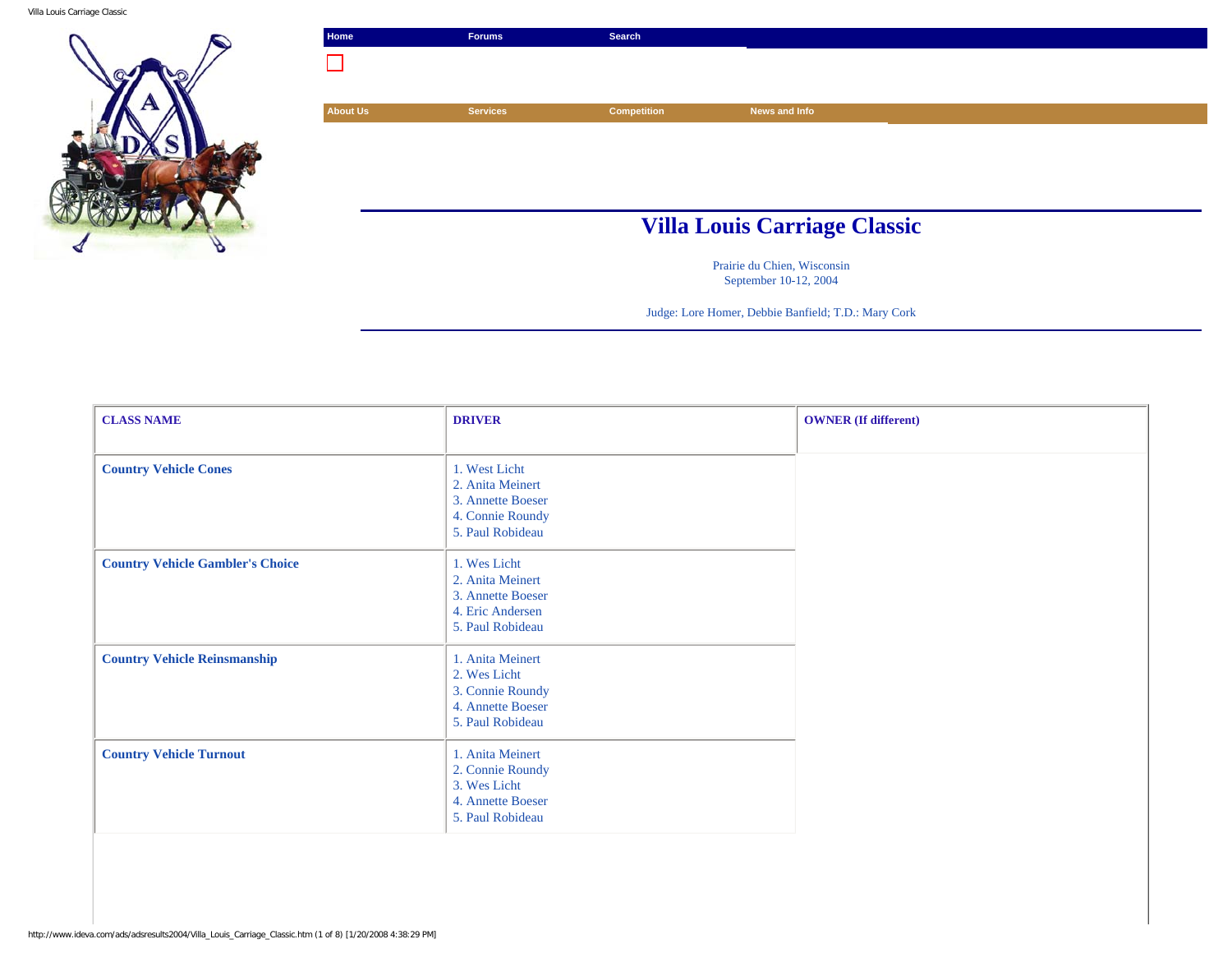| <b>Country Vehicle Working Pleasure</b> | 1. Wes Licht<br>2. Anita Meinert<br>3. Eric Andersen<br>4. Paul Robideau<br>5. Connie Roundy       |  |
|-----------------------------------------|----------------------------------------------------------------------------------------------------|--|
| <b>Draft Horse Cones</b>                | 1. Melanie Ganta<br>2. Chuck Hansell<br>3. Andrian Roberg                                          |  |
| <b>Draft Horse Cross Country</b>        | 1. James Pattison<br>2. Melanie Gantaz<br>3. Chuck Hansell<br>4. Adrian Roberg                     |  |
| <b>Draft Horse Gambler's Choice</b>     | 1. Malanie Ganta<br>2. Chuck Hansell<br>3. James Pattison<br>4. Adrian Roberg                      |  |
| <b>Draft Horse Reinsmanship</b>         | 1. Chuck Hansell<br>2. Adrian Roberg<br>3. James Pattison<br>4. Melanie Ganta<br>5. Marti Phillips |  |
| <b>Draft Horse Working Pleasure</b>     | 1. Chuck Hansell<br>2. Adrian Roberg<br>3. James Pattison<br>4. Melanie Ganta<br>5. Marti Phillips |  |
| <b>Junior Cones</b>                     | 1. Lauren Malia<br>2. Andrew Safraniec<br>3. Megan Riley<br>4. Hilary Haseley<br>5. Laura Meinert  |  |
| <b>Juniors Cross Country</b>            | 1. K.C. Foat<br>2. Andrew Safraniec<br>3. Lydia Andersen<br>4. Hannah Holcomb<br>5. Hilary Haseley |  |
| <b>Juniors Gambler's Choice</b>         | 1. Megan Riley<br>2. Laura Meinert<br>3. Hilary Haseley<br>4. Andrew Safraniec<br>5. K.C. Foat     |  |
| <b>Juniors Reinsmanship</b>             | 1. Hannah Holcomb<br>2. Andrew Safraniec<br>3. K.C. Foat<br>4. Megan Riley<br>5. Hilary Hasely     |  |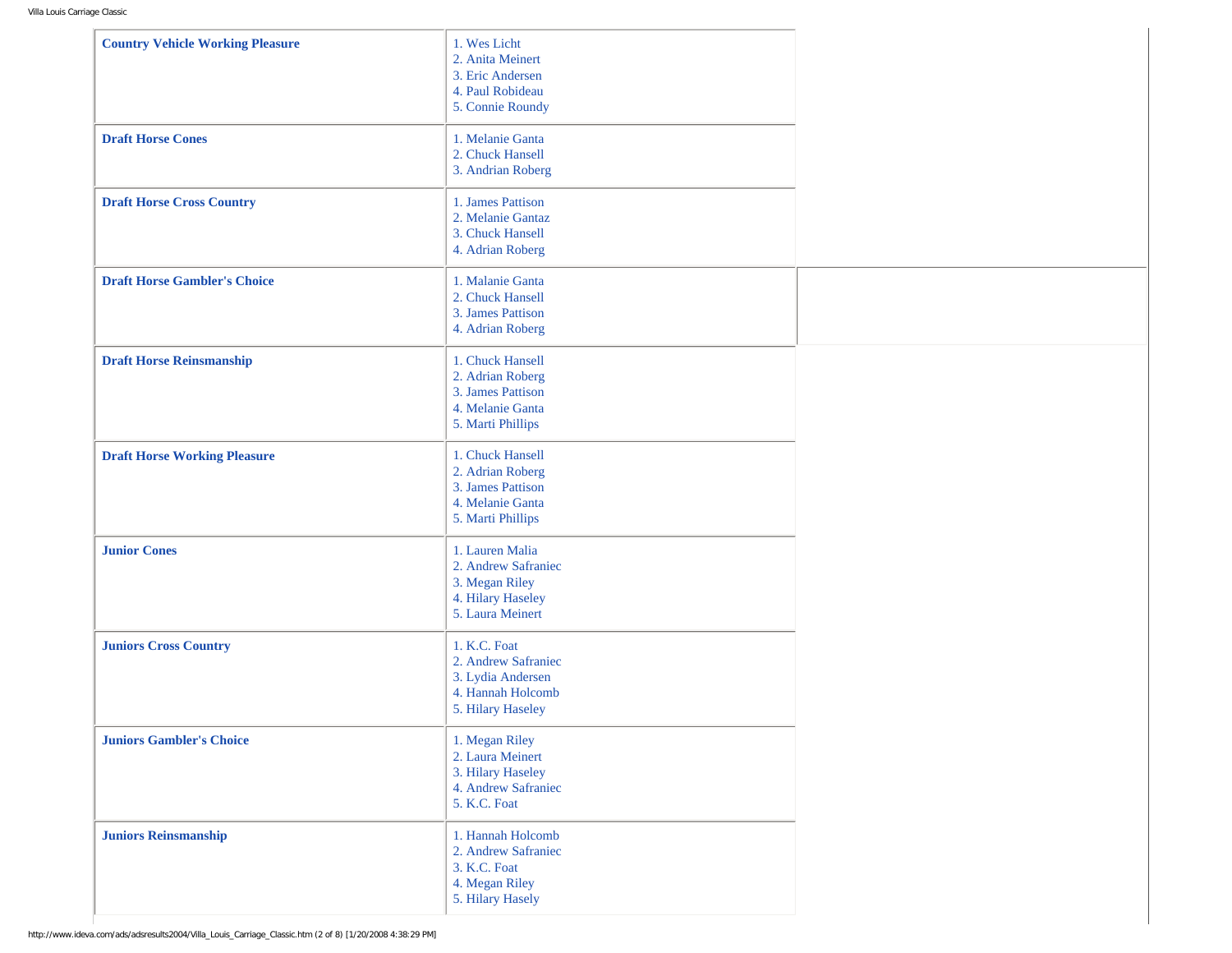| <b>Juniors Working Pleasure</b>    | 1. Hilary Haseley<br>2. Hannah Holcomb<br>3. Laura Meinert<br>4. K.C. Foat<br>5. Andrew Safraniec            |
|------------------------------------|--------------------------------------------------------------------------------------------------------------|
| <b>Large Pony Cross Country</b>    | 1. Vicki Nelson Bodoh<br>2. Charlene Nelson Bodoh<br>3. Janet Cisler<br>4. Michael Scott<br>5. Ingrid Krause |
| <b>Large Pony Gambler's Choice</b> | 1. Remmy Bron<br>2. Michael Scott<br>3. Janet Cisler<br>4. Lori Schultz<br>5. Charlene Ehlert                |
| <b>Large Pony Reinsmanship</b>     | 1. Michael Scott<br>2. Vicki Nelson Bodoh<br>3. Indgrid Krause<br>4. Jane Cisler<br>5. Charlene Ehlert       |
| <b>Large Pony Working Pleasure</b> | 1. Michael Scott<br>2. Vicki Nelson Bodoh<br>3. Charlene Ehlert<br>4. Remmy Bron<br>5. Lori Schultz          |
| <b>Multiple Cones</b>              | 1. Dean Achenbach                                                                                            |
| <b>Multiple Cross Country</b>      | 1. Susan Ahonen<br>2. Mark Dahlberg<br>3. Dean Achenbach                                                     |
| <b>Multiples Reinsmanship</b>      | 1. Dean Achenbach<br>2. Howard Kietzke<br>3. Susan Ahonen                                                    |
| <b>Multiples Reinsmanship</b>      | 1. Dean Achenbach<br>2. Howard Kietzke<br>3. Susan Ahonen                                                    |
| <b>Multiples Turnout</b>           | 1. Howard Kietzke<br>2. Dean Achenbach<br>3. Mark Dahlberg<br>4. Susan Ahonene                               |
| <b>Multiples Working Pleasure</b>  | 1. Howard Kietzke<br>2. Dean Achenbach<br>3. Mark Dahlberg<br>4. Susan Ahonen                                |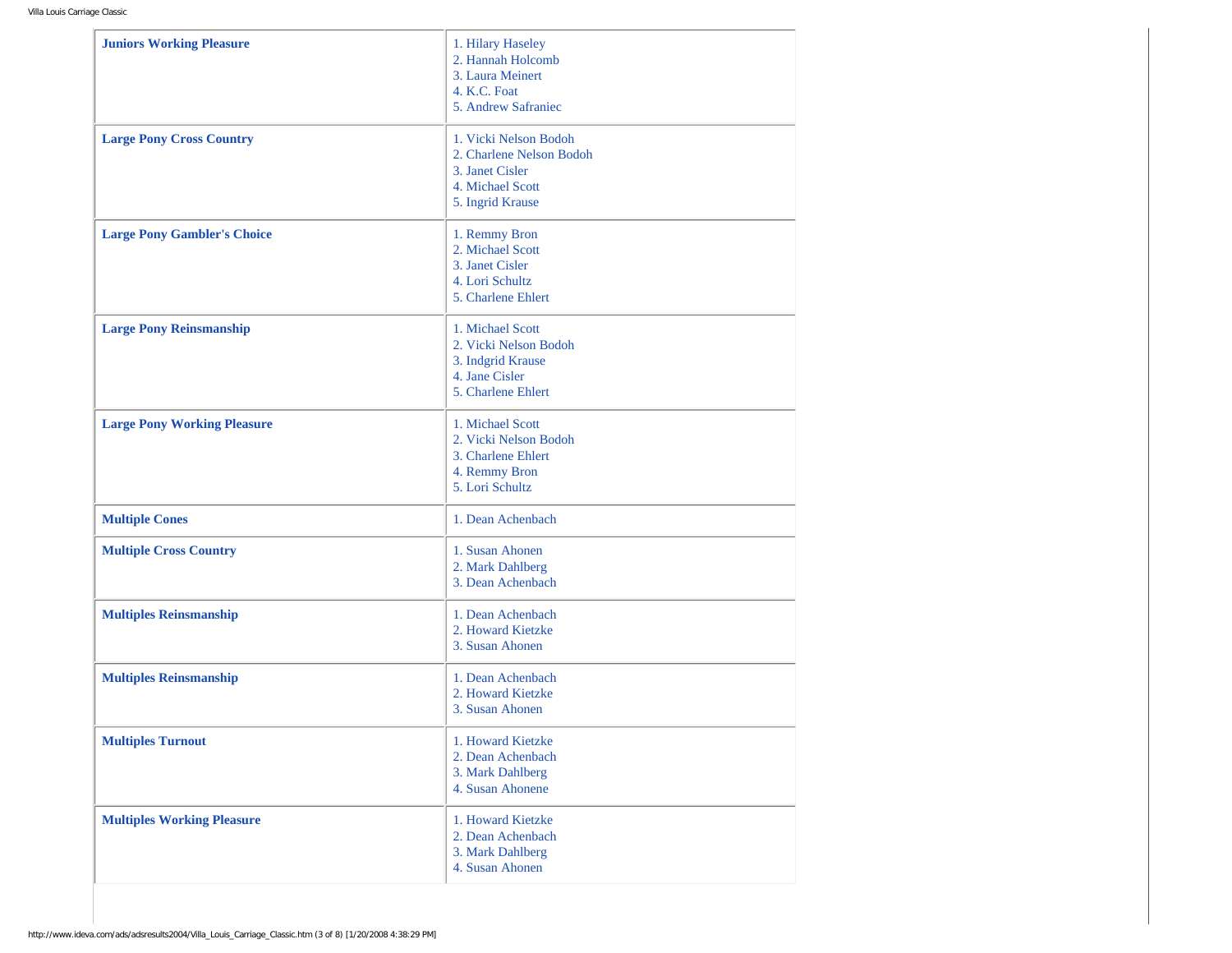| <b>Novice Driver Horse Cones</b>            | 1. Paula Thompson<br>2. Chad Rhinehart<br>3. Emily Berendt<br>4. Cliff Thorson<br>5. Charles Kranz      |
|---------------------------------------------|---------------------------------------------------------------------------------------------------------|
| <b>Novice Driver Horse Reinsmanship</b>     | 1. Paula Thompson<br>2. Emily Berendt<br>3. Charlotte Henseler<br>4. Charles Kranz<br>5. Chad Rhinehart |
| <b>Novice Driver Horse Turnout</b>          | 1. Paula Thompson<br>2. Chad Rhinehart<br>3. Charles Kranz<br>4. Emily Berendt<br>5. Shirley Gates      |
| <b>Novice Driver Horse Working Pleasure</b> | 1. Charles Kranz<br>2. Chad Rhinehart<br>3. Frank Barnett<br>4. Emily Berendt<br>5. Shirley Gates       |
| <b>Novice Driver Pony Cones</b>             | 1. Dr. Russ Schurtz<br>2. Grace White<br>3. Pat Jarocki<br>4. Sherry Bilus<br>5. Brenda Strack          |
| <b>Novice Driver Pony Cross Country</b>     | 1. Pat Jarocki<br>2. Dr. Russ Schurtz<br>3. Sherry Bilus<br>4. Brenda Strack<br>5. Grace White          |
| <b>Novice Driver Pony Reinsmanship</b>      | 1. Sherry Bilus<br>2. Brenda Strack<br>3. Nancy Neuville<br>4. Peter Heck<br>5. Dr. Russ Schurtz        |
| <b>Novice Driver Pony Turnout</b>           | 1. Sherry Bilus<br>2. Ann Schurtz<br>3. Nancy Neuville<br>4. Peter Heck<br>5. Dr. Russ Schurtz          |
| <b>Novice Driver Pony Working Pleasure</b>  | 1. Pat Jackrocki<br>2. Sherry Bilus<br>3. Brenda Strack<br>4. Nancy Neuville<br>5. Doyle Gates          |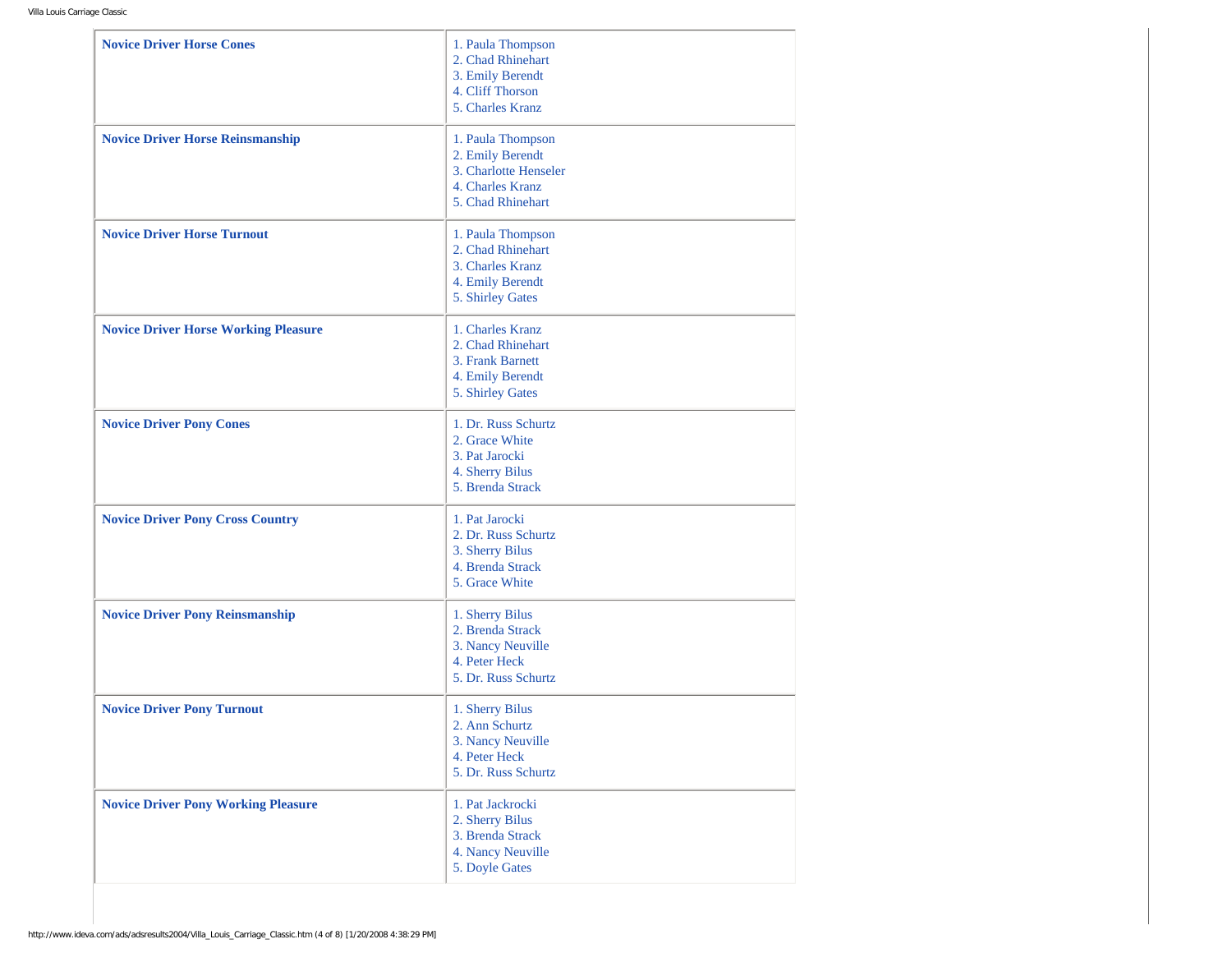| <b>Novice Horse/Pony Cones</b>             | 1. Terri Ruff<br>2. Mary Winter<br>3. Edward Thielbar<br>4. Robert Hathaway<br>5. Deborah Bevan   |
|--------------------------------------------|---------------------------------------------------------------------------------------------------|
| <b>Novice Horse Pony Cross Country</b>     | 1. Robert Hathaway<br>2. Deborah Bevan<br>3. Pamela Catlin<br>4. Terri Ruff<br>5. Loren Gettelman |
| <b>Novice Horse \Pony Turnout</b>          | 1. Deborah Bevan<br>2. Frank Barnett<br>3. Robert Hathaway<br>4. Pamela Catlin<br>5. Sue Schrage  |
| <b>Novice Horse Pony/ Working Pleasure</b> | 1. Terri Ruff<br>2. Deborah Bevan<br>3. Robert Hathaway<br>4. Pamela Catlin<br>5. Sue Schrage     |
| <b>Pairs Cross Country</b>                 | 1. Jim Block<br>2. Carrie Wyatt<br>3. Julie Dahlberg<br>4. Dave Kraus<br>5. Aaron Achenbach       |
| <b>Pairs Reinsmanship</b>                  | 1. Julie Dahlberg<br>2. Aaron Achenberg<br>3. Jim Block<br>4. Margot Ashley<br>5. Dave Kraus      |
| <b>Pairs Turnout</b>                       | 1. Aaron Achenbach<br>2. Dan Soby<br>3. Dave Kraus<br>4. Julie Dahlberg<br>5. Margot Ashley       |
| <b>Pairs Working Pleasure</b>              | 1. Dan Soby<br>2. Jim Block<br>3. Aaron Achenbach<br>4. Julie Dahlberg<br>5. Dave Kraus           |
| <b>Single Horse Open Cross Country</b>     | 1. Dave Anderson<br>2. Susan Ahonen<br>3. Steve Rich<br>4. Michael Dziki<br>5. Patricia Hartell   |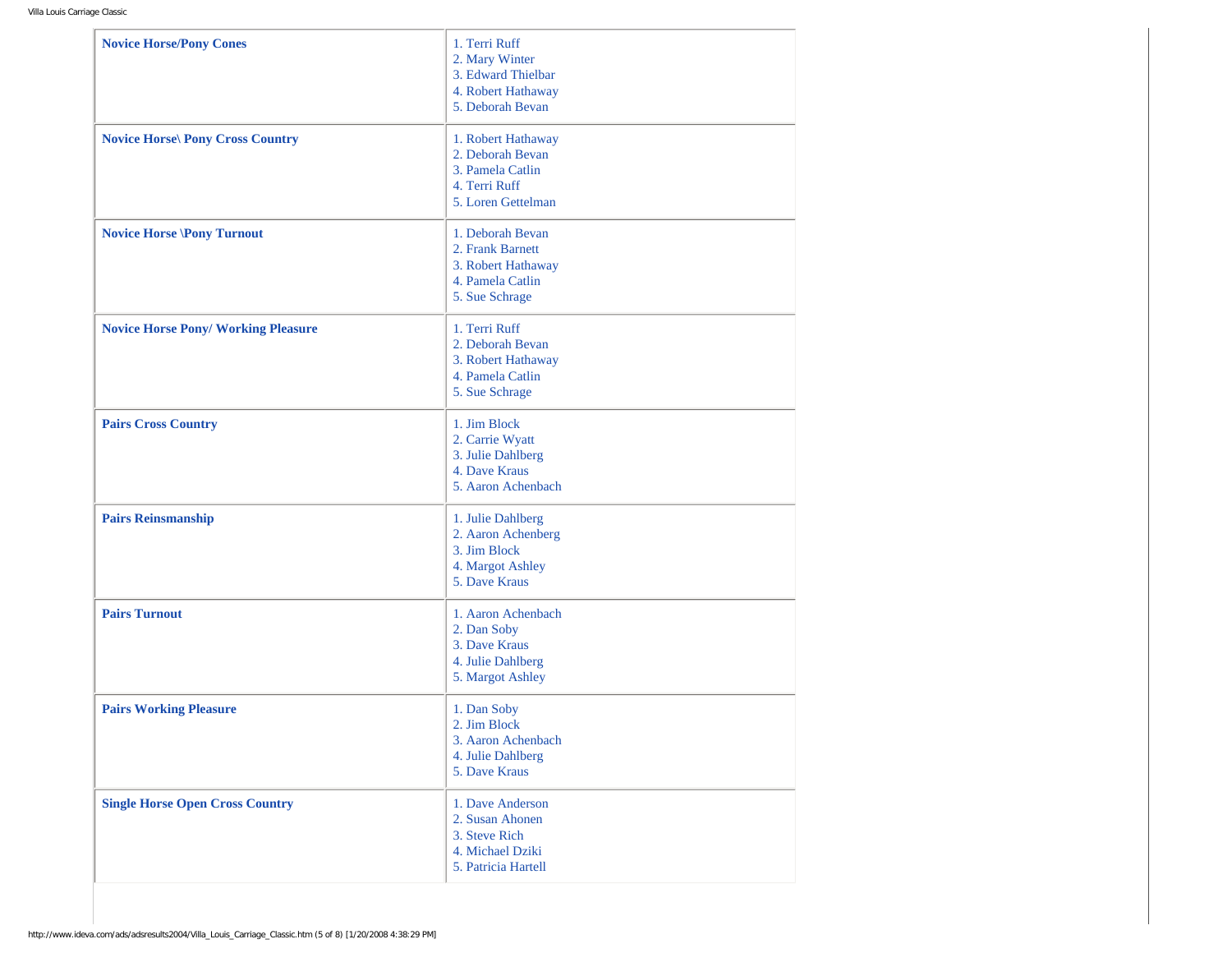| <b>Single Horse Open Gambler's Choice</b> | 1. Mallory Gorman<br>2. Mary Jo Stockman<br>3. Michael Dziki, Jr.<br>4. Nettie Lee Saydel<br>5. Debra Sauer |
|-------------------------------------------|-------------------------------------------------------------------------------------------------------------|
| <b>Single Horse Open Reinsmanship</b>     | 1. Glenda Reed<br>2. Debra Sauer<br>3. Mallory Gorman<br>4. Mary Jo Stockman                                |
| <b>Single Horse Open Turnout</b>          | 1. Patricia Hartell<br>2. Mary Jo Stockman<br>3. Debra Sauer<br>4. Mallory Gorman<br>5. Michael John Ridge  |
| <b>Single Horse Open Working Pleasure</b> | 1. Mary Jo Stockman<br>2. Debra Sauer<br>3. Kyle Gettelman<br>4. Dave Anderson<br>5. Mallory Gorman         |
| <b>Small Pony Cross Country</b>           | 1. Laura Boutelle<br>2. Susan Hulls<br>3. Jordan Piecynzski<br>4. Donna Crossman                            |
| <b>Small Pony Gambler's Choice</b>        | 1. Laura Boutelle<br>2. Susan Hulls<br>3. Donna Crossman<br>4. Earl Morris<br>5. Jordan Piecynzski          |
| <b>Small Pony Reinsmanship</b>            | 1. Susan Hulls<br>2. Jordan Pecynzski<br>3. Donna Crossman<br>4. Laura Boutelle<br>5. Nancy Neuville        |
| <b>Small Pony Turnout</b>                 | 1. Earl Morris<br>2. Laura Boutelle<br>3. Susan Hulls<br>4. Donna Crossman<br>5. Jordan Piecynzski          |
| <b>Small Pony Working Pleasure</b>        | 1. Earl Morris<br>2. Laura Boutelle<br>3. Nancy Neuville<br>4. Susan Hulls<br>5. Jordan Piecynzski          |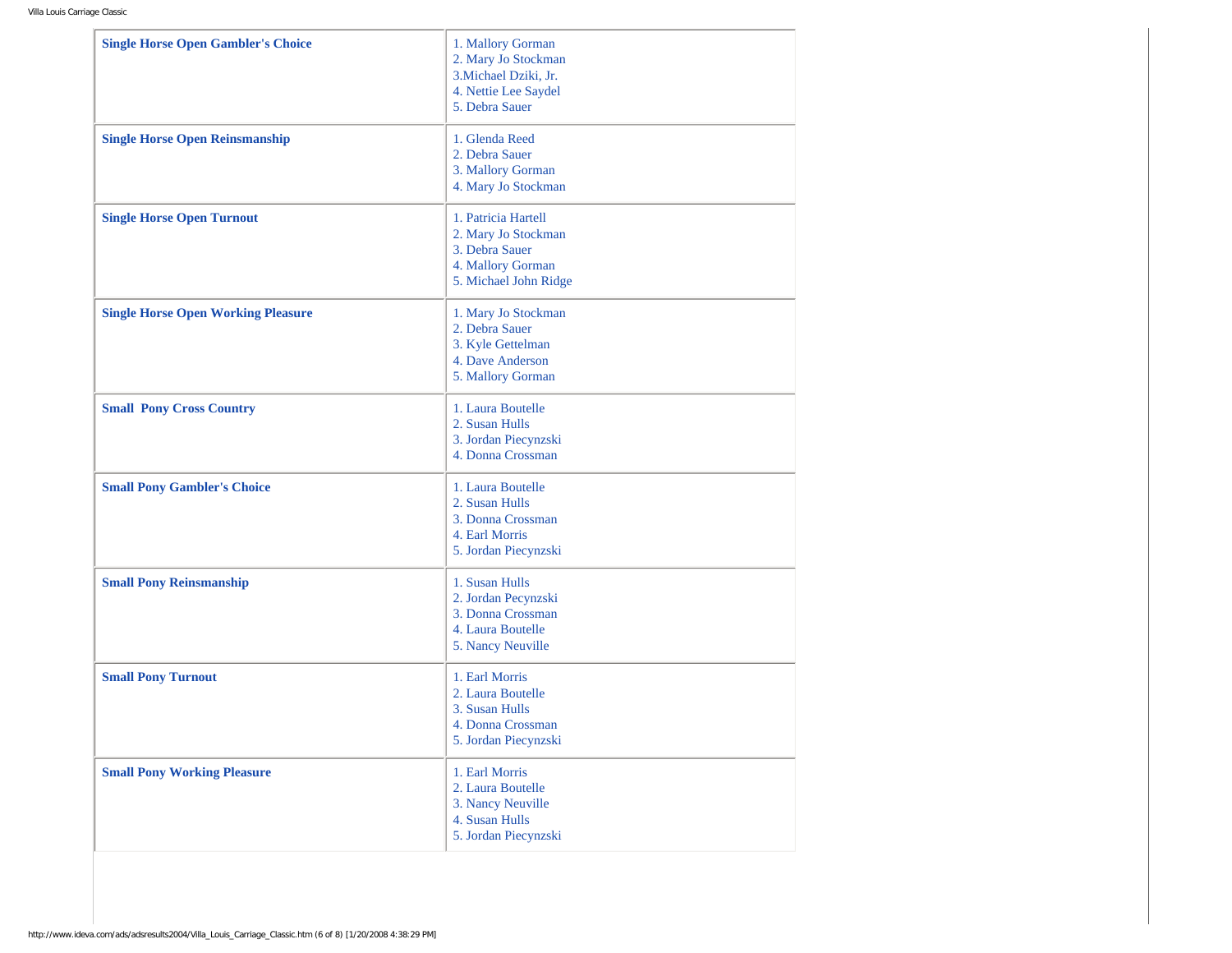| <b>Very Small Equine Cones</b>            | 1. Carrie Wyatt<br>2. Matilin Novak<br>3. Lynn Serafin<br>4. Linda Schutte<br>5. Sarah Kilps                      |
|-------------------------------------------|-------------------------------------------------------------------------------------------------------------------|
| <b>Very Small Equine Cross Country</b>    | 1. Matilin Novak<br>2. Hailey Sawtelle<br>3. Holly Sawtelle<br>4. Sarah Kilps<br>5. Linda Schutte                 |
| <b>Very Small Equine Gambler's Choice</b> | 1. Carrie Wyatt<br>2. Matilin Novak<br>3. Holly Sawtelle<br>4. Sarah Kilps<br>5. Linda Schutte                    |
| <b>Very Small Equine Working Pleasure</b> | 1. Lynn Serafin<br>2. Nickie Becker<br>3. Linda Schutte<br>4. Jennifer Dolan<br>5. Matilin Novak                  |
| <b>Picnic Class</b>                       | 1. Laura Robideau<br>2. Mallory Gorman<br>3. Stacey Anderson                                                      |
| <b>Picnic Spectators Choice</b>           | 1. Mallory Gorman                                                                                                 |
| <b>Poker Run</b>                          | 1. Laura Meinert                                                                                                  |
| <b>Antique Turnout</b>                    | 1. West Licht<br>2. Janet Cisler<br>3. Mary Jo Stockman<br>4. Joe Boeser<br>5. Frank Barnett                      |
| Drive & Ridge                             | 1. Charlene Ehlert<br>2. Debra Sauer<br>3. Susie Weiss<br>4. Megan Riley<br>5. Ingrid Krause                      |
| <b>Combination Hunter</b>                 | 1. Ingrid Krause                                                                                                  |
| <b>Sporting Tandem</b>                    | 1. Susan Ahonen                                                                                                   |
| Dog & Pony Class                          | 1. Pat Jarocki<br>2. Mary Jo Stockman<br>3. Sherry Bilus<br>4. Lydia Andersen<br>5. Debra Sauer<br>6. Susan Hulls |